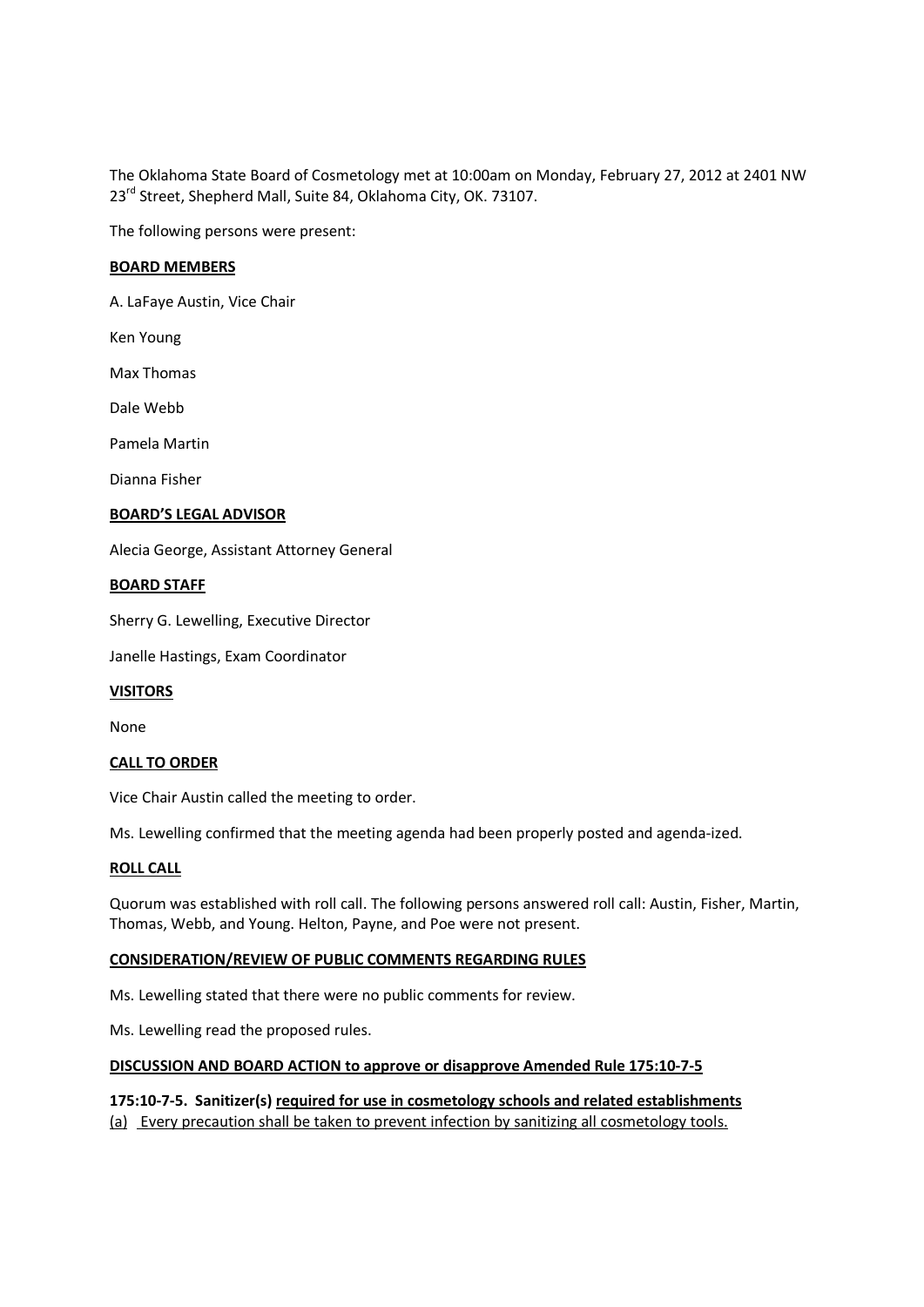(b) All items shall be cleaned/sanitized by removing all visible debris from an item or surface by using soap/water or a cleaning agent.

(c) Items shall be rinsed thoroughly in plain water.

(d) Items shall be placed in a wet sanitizer, which is a large, pan-type container which may be of plastic, enamel, stainless steel, or rubber and shall be fully immersed in an EPA approved disinfectant prepared according to manufacturer's directions. The items must stay immersed for full contact time according to manufacturer's instructions in order that item or surface stays moist with disinfection for all pathogens listed on the label to be effectively destroyed.

(e) Combs may be disinfected in a cylinder jar by immersing in an EPA approved disinfectant prepared according to manufacturer's directions. The combs must stay immersed for full contact time according to manufacturer's instructions in order that item or surface stays moist with disinfection for all pathogens listed on the label to be effectively destroyed.

(f) If an autoclave is used to sterilize items after disinfection, in order to destroy all microbial life (including spores), periodic testing and maintenance must be performed on system according to manufacturer's instructions.

(g)\_ All disinfected and/or sterilized items must be stored in a dry/closed cabinet, drawer, or other closed/covered/light type container without fumes.

(a) Wet sanitizer is a large, pan-type covered container for use in a cosmetology salon or school. It may be of plastic, enamel, stainless steel, or rubber and shall be filled with sufficient EPA registered liquid chemical sanitizing solution to completely cover all combs, brushes or other articles placed with for the purpose of sanitizing cosmetology articles.

(b) Every precaution shall be taken to prevent infection by sanitizing all cosmetology tools (c) All combs and brushes and other instruments, after being used, shall be sanitized as follows:

- (1) Hair and other soil shall e cleaned from brushes and combs.
- (2) Implements and other articles shall be washed in warm water and detergent.
- (3) Articles shall be rinsed thoroughly in plain water.
- (4) Articles shall be dried and placed in dry sanitizer without fumes.

(d) Dry sanitizer is a clean, dry cabinet or sanitizer/sterilizer/cabinet, drawer, or other closed/covered/light type container which shall be used to store sanitized instruments, combs and brushes.

No discussion was heard.

A motion was made by Mr. Thomas and seconded by Ms. Fisher to approve the rules as presented.

**VOTING**: Fisher, yes; Martin, yes; Thomas, yes; Webb, yes; Young, yes. Motion passed.

## **DISCUSSION AND BOARD ACTION to Approve or Disapprove Amended Rule 175:10-7-6**

## **175:10-7-6. Sanitizing agents for use in cosmetology schools and related establishments**

(a) Disinfectants for use by cosmetology establishments and schools shall be used only if registered with the Environmental Protection Agency (EPA) for use as a disinfectant to achieve its intended purpose in accordance with the product label.

(b) To sanitize and minimize corrosion of metal instruments, immerse and wipe thoroughly with an EPA approved disinfectant or spray with approved oil base sanitizer and store in a cabinet or closed container free from contamination between use and service for each patron.

(c) All disinfection immersion liquid must be changed daily or sooner if visibly contaminated. (d) All customer contact items, including neck rests, arm rests and seats, must be cleaned and disinfected between customers.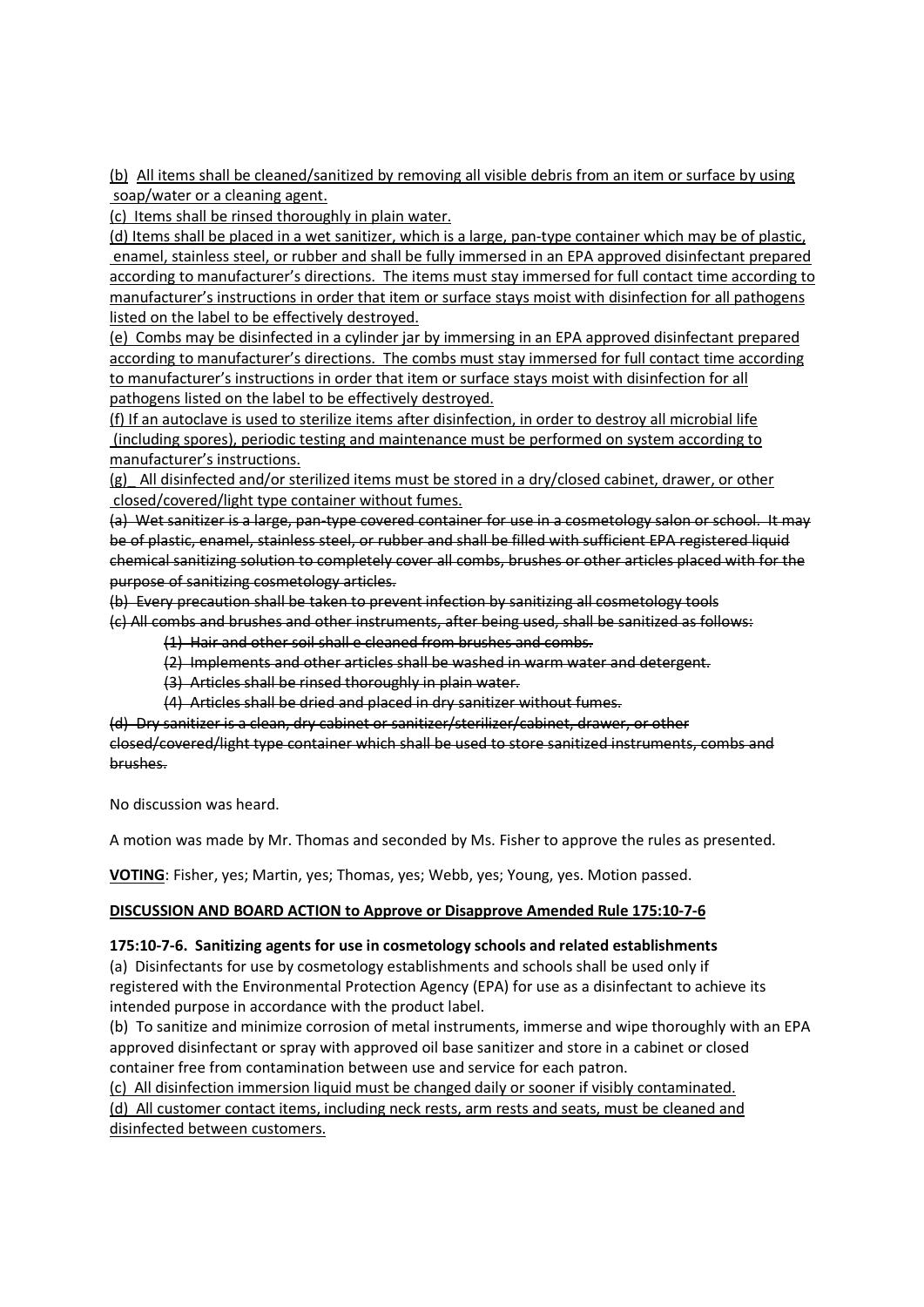No discussion was heard.

A motion was made by Ms. Fisher and seconded by Ms. Martin to approve the rules as presented.

**VOTING**: Fisher, yes; Martin, yes; Thomas, yes; Webb, yes; Young, no. Motion passed.

## **DISCUSSION AND BOARD ACTION to Approve or Disapprove Amended Rule 175:10-7-31**

## **175:10-7-31. Manicuring Equipment** The use of the credo blade or knife is prohibited for use by licensees.

No discussion was heard.

A motion was made by Ms. Webb and seconded by Mr. Young to approve the rule as presented.

**VOTING**: Fisher, yes; Martin, yes; Thomas, yes; Webb, yes; Young, yes. Motion passed.

# **DISCUSSION AND BOARD ACTION to Approve or Disapprove Amendment to Heading of Part 5, Subchapter 9**

Part 5. Demonstrators; Cosmetic Studios; Trade Shows; Guests Artists; Wig Dressing; Other Practices of Cosmetology

No discussion was heard.

A motion was made by Mr. Young and seconded by Ms. Webb to approve the rule as presented.

**VOTING**: Fisher, yes; Martin, yes; Thomas, yes; Webb, yes; Young, yes. Motion passed.

## **DISCUSSION AND BOARD ACTION to Approve or Disapprove new Rule 175:10-9-55**

## **175:10-9-55. Practices of cosmetology**

(a) Only licensed Facialist/Estheticians and Cosmetologists, as defined in Title 59 O.S. § 199.1 (5) and (10) may perform threading and body sugaring.

(b) Only a licensed Facialist/Esthetician or Cosmetologist may perform eyelash extensions.

No discussion was heard.

A motion was made by Ms. Webb and Seconded by Mr. Thomas to approve the rule as presented.

**VOTING**: Fisher, yes; Martin, yes; Thomas, yes; Webb, yes; Young, yes. Motion passed.

Vice Chair Austin announced the meeting to be adjourned.